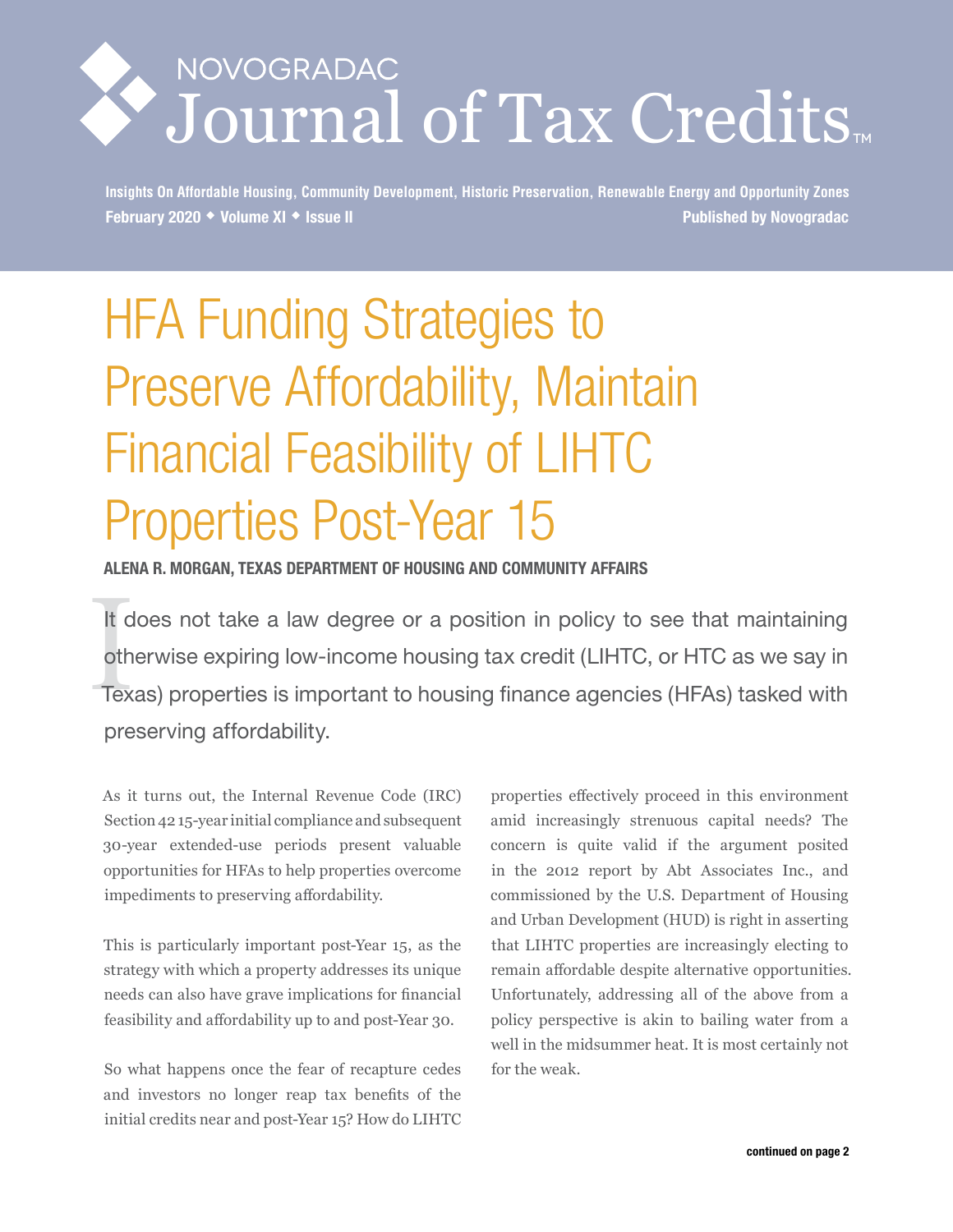#### **continued from page 1**

Thus, this article seeks to address one particularly successful, yet often underused means of meeting the LIHTC needs, post-Year 15. You guessed it–through the specialized funding strategies provided by state and local HFAs.

## **Matching Scope of Authority and Strategy to Needs**

#### HFA Scope of Authority

The structures of HFA multifamily funding programs vary widely. Distinctions can be attributed in part to a particular state's housing priority needs, policies and environmental factors. Programs may also be difficult to navigate, as consolidating multiple funding sources often yield complex restrictions by which owners and properties must abide. It is also important to remember the funding initiatives discussed herein may require different implemented policies or may not even be within the scope of a particular HFA's authority.

Concerning authority, the need for affordable housing is so important that HFAs are often directed to fund special projects or initiate policies. In addition to authorizing a LIHTC issuing agency, state legislation may also set scoring preferences to guide how and where HFA efforts to finance housing can proceed. Considering the importance of housing in various economic sectors, it is also not surprising to see legislative oversight and review adding complexity. For example, gubernatorial review of qualified allocation plans is already the norm for states such as Missouri, Maryland and Texas. Texas, unlike many others, additionally reviews substantive changes to even related state administrative rules.

## HFA Programs and Strategies Targeting Post-Year 15 Needs

Fortunately, there are HFA funding strategies and specialized initiatives designed to provide the favorable opportunities post-Year 15 properties need. The following conditions may all be present in properties seeking to use the effective, targeted HFA strategies to preserve LIHTC properties post-Year 15:

- The current ownership entity or a new partnership seeks to acquire the property, whether they be existing entities in the ownership structure or not; and
- Capital assistance or debt restructuring is needed to maintain the financial feasibility of the property nearing and post-Year 15 (as investor(s) or special limited partner may exit the ownership structure any time after Year 10 of the initial compliance period); and
- Owner are willing to preserve the affordability of the property (i.e., keep the units at designated levels); and
- The property may have concurrent moderate to substantive renovation cost needs in order to properly maintain its physical condition and marketability.

Some of the most active strategies working to address these conditions appear most prominently through the efforts of municipalities. One such example is the city of New York's Department of Housing Preservation and Development's Office of Development, Division of Preservation Finance. Long name short, the city runs a LIHTC portfolio preservation (Year 15) program to ensure financial viability and long-term affordability. Eligible properties include LIHTC state and city developments at or post-Year 15's initial tax credit compliance period. Flexible programming is also allotted to non-LIHTC and LIHTC properties consolidating for the purpose of increasing operational income and thus, ensuring financial feasibility.

Similarly, the city of Seattle's Office of Housing distributes a housing preservation guide whereby assistance is offered on a step-by-step basis. With a caveat to always check with the accountant and tax counsel first, a LIHTC Year 15 analysis guide walks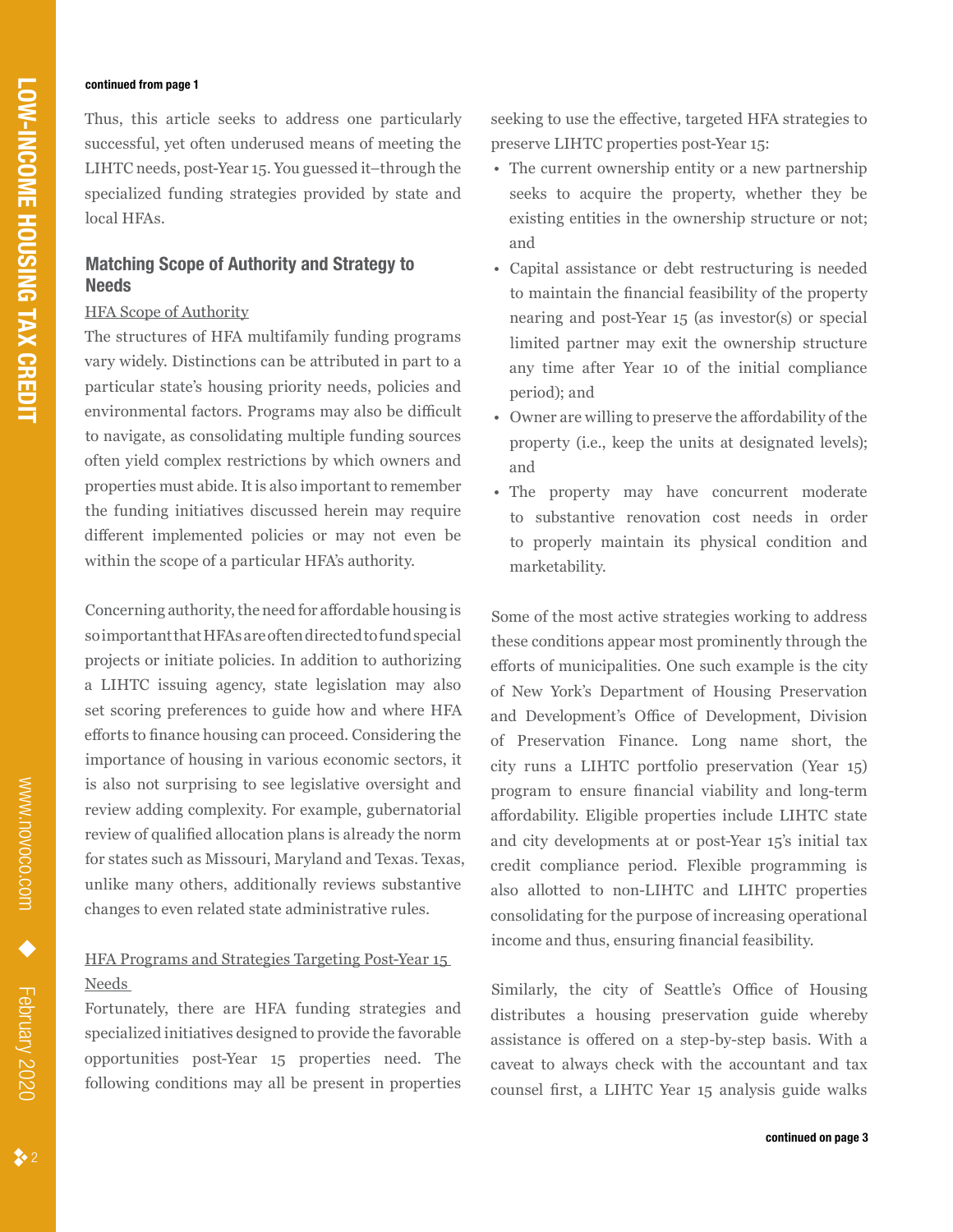#### **continued from page 2**

affordable housing developers and owners through the detailed procedures required to preparing for and surviving after an investor takes their leave pre- and post-Year 15.

Lastly, the more common variations seek similar results through varying strategical means. HFA approaches to resyndicating, recapitalizing and restructuring offer opportunities to address LIHTC debt and capital needs, yet not always through the LIHTC. Instead, state housing finance agencies tend to implement housing policies and administer funding favoring financial feasibility and unit affordability overall. For example, the state housing finance agency and the HTC issuing authority for Texas, the Texas Department of Housing and Community Affairs, uses its multifamily finance division to multilaterally maneuver post-Year 15 preservation strategies. In Texas, these include preservation set-asides within concurrent loan program funding opportunities; at-risk set-asides and workout agreements designed to save properties from drowning in arduous debt servicing; bond and refinance dualities whereby layered funding permits properties to take advantage of favorable terms and rehabilitate as needed. Importantly, and as is common in agencies across the nation, supportive housing preservation opportunities offer alternative underwriting exemptions and award priorities.

#### **Moving Forward Post-Year 30?**

In all, the level of oversight authority and multitude of funding strategies warrant deference to the importance of Year 15. Improving the means by which affordable housing developers and owners can maintain financial feasibility post-Year 15 appears impactful to preserving

LIHTC properties. That said, the effect of Year 15 relative to the larger scheme of affordability may not be nearly as grave as it seems.

In the aforementioned 2012 report by Abt Associates Inc., and commissioned by HUD, "What Happens to Low-Income Housing Tax Credit Properties at Year 15 and Beyond?" researchers analyzed properties allocated credits between 1987 and 1994, as all had reached Year 15. An assessment of the HUD LIHTC database noted 3,699 of the 11,290 LIHTC properties studied were apparently no longer being monitored by HFAs post-Year 15. Still, researchers determined a "vast majority" of the unmonitored properties continued to be affordable with or without an extended-use agreement.

Nevertheless, the assessment also indicated approximately 7,221 of the properties studied received allocations subject to the IRC Section  $42(h)(6)(D)$ extended-use period, making those that remain in the program subject to at least 30 years of affordability. Now 30 years later, affordable housing stakeholders and essentially all interested parties are understandably getting antsy. For the first time since 1990, properties that managed to remain financially feasible in the LIHTC and preserve affordability beyond Year 15 are completing their minimum extended-use, 30-year affordability requirements as early as 2020. With strategic luck, the aforementioned funding strategies may be just fortunate enough to preserve affordability  $post-Year$  30.  $\ast$ 

*Alena Morgan is the multifamily direct loan policy and research specialist at the Texas Department of Housing and Community Affairs.*

*This article first appeared in the February 2020 issue of the Novogradac Journal of Tax Credits.* 

*© Novogradac 2020 - All Rights Reserved*

February 2020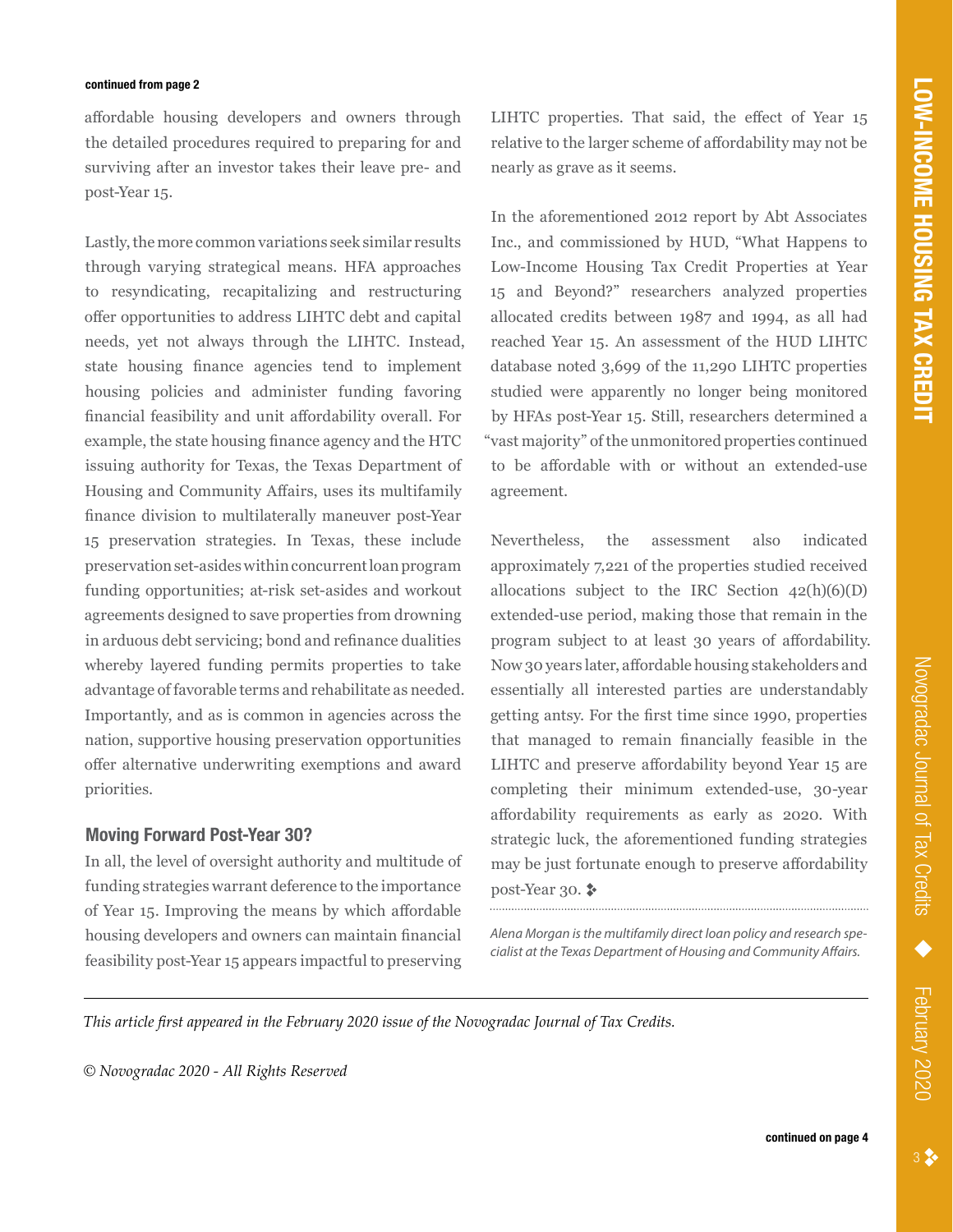#### **continued from page 3**

*Notice pursuant to IRS regulations: Any U.S. federal tax advice contained in this article is not intended to be used, and cannot be used, by any taxpayer for the purpose of avoiding penalties under the Internal Revenue Code; nor is any such advice intended to be used to support the promotion or marketing of a transaction. Any advice expressed in this article is limited to the federal tax issues addressed in it. Additional issues may exist outside the limited scope of any advice provided – any such advice does not consider or provide a conclusion with respect to any additional issues. Taxpayers contemplating undertaking a transaction should seek advice based on their particular circumstances.* 

*This editorial material is for informational purposes only and should not be construed otherwise. Advice and interpretation regarding property compliance or any other material covered in this article can only be obtained from your tax advisor. For further information visit www.novoco.com.*

 $\clubsuit$  4